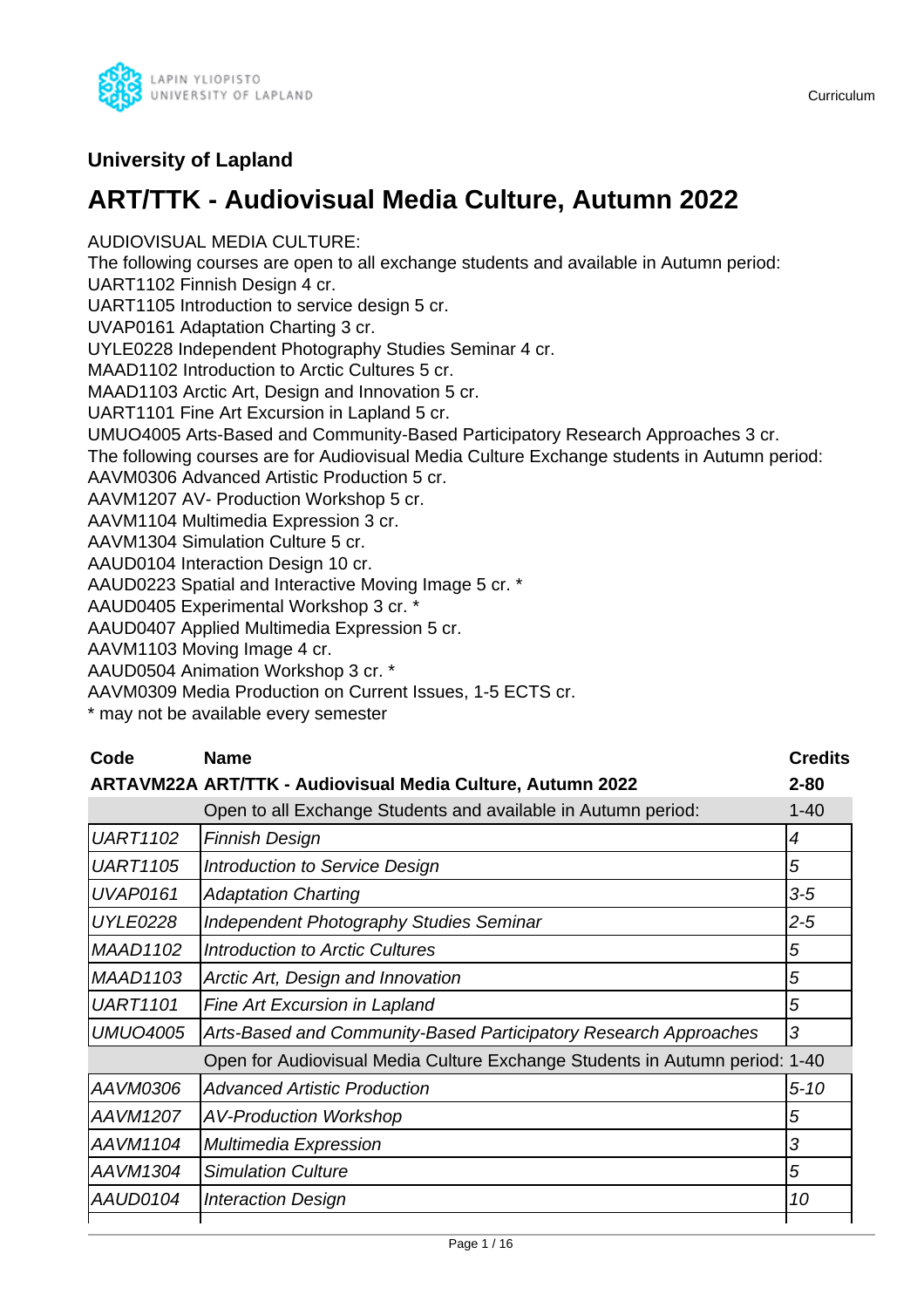

| AAUD0223 | Spatial and Interactive Moving Image | 5        |
|----------|--------------------------------------|----------|
| AAUD0405 | Experimental workshop                |          |
| AAUD0407 |                                      | b        |
| AAVM1103 | Moving Image                         |          |
| AAUD0504 | Animation Workshop                   |          |
| AAVM0309 | Media Production on Current Issues   | $1 - 10$ |

### **ARTAVM22A ART/TTK - Audiovisual Media Culture, Autumn 2022: 2 - 80 op**

### **Open to all Exchange Students and available in Autumn period:: 1 - 40 op**

### **UART1102 Finnish Design: 4 op**

### **Objectives**

At the end of this course student

- has basic knowledge on Finnish design
- can recognize different fields of design culture in Finland
- can apply the understanding of Finnish design in assignments

### **Contents**

The design culture in Finland is presented and discussed by using Finnish industrial, graphic, audiovisual, fashion and textile designers and their works as examples. Lectures are given from different fields of design. The emphasis is to introduce the key elements of Finnish design. Students will make assignments in groups, where they will apply their knowledge on Finnish design.

### **Accomplishment methods**

Presence during the lectures (80%) and the finished assignment with a presentation.

### **Study methods**

Lectures about different fields of Finnish design by using examples. Group assignment, where students are asked to apply their knowledge on Finnish design. Lectures and guided exercises 28 hours, 80 hours independent work.

### **Further information**

Max 30 students.

**Evaluation scale** H-5

**Assessment criteria 0-2**

(0) The performance is very incomplete or incorrect, or contains significant misunderstandings. (1-2) Performance is narrow, superficial, or poorly matched to assignment. The performance is limited to listing things in isolation, or dealing with things unilaterally. Execution may contain errors or ambiguities.

### **3-4**

Performance corresponds to assignment, demonstrates understanding and the ability to analyze and justify. The whole picture has been formed, but there may be shortcomings.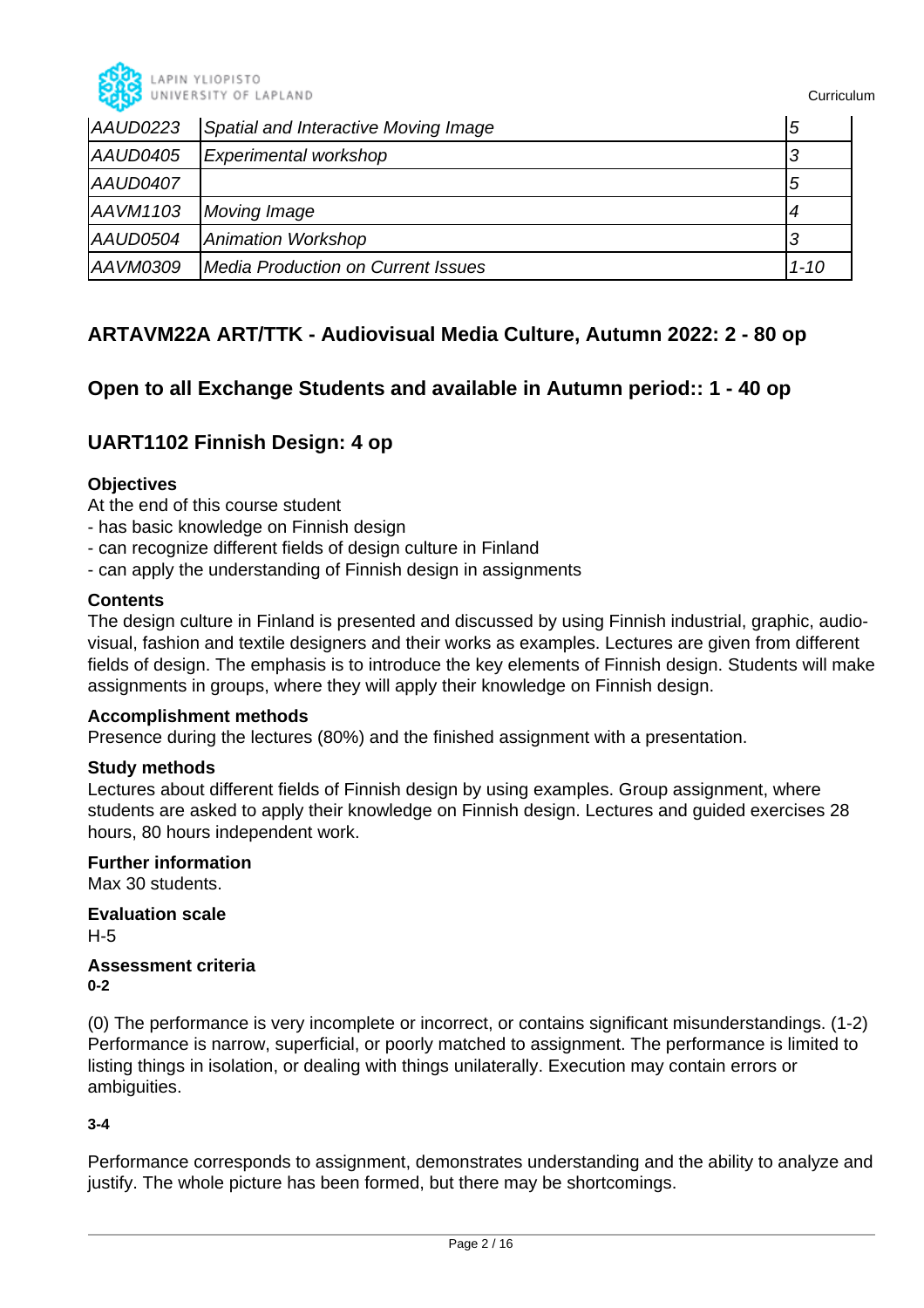

The performance outlines a broad entity and the knowledge can be applied multidimensionally or placed in different contexts. Performance demonstrates independent grip and insight. Performance is an intact entity that includes justified self-thinking or critical reflection. The tasks are well written and/or implemented.

### **UART1105 Introduction to Service Design: 5 op**

### **Objectives**

At the end of this course student - understands the key concepts, methods, process and background of service design - understands service design as a design activity and its link to one's own field of study - has got basics for further method studies and projects on service design

### **Contents**

The goal of the course is to give the participant an overview about service design, its key concepts, methods and process. The course will contain both theory and one practical case assignment, or smaller-scale service design tasks

### **Accomplishment methods**

Presence during the lectures (80%), finished assignment and a final report.

### **Study methods**

Lectures, exercises, design assignment and a final report for a case organization

### **Learning material**

More literature information and extra material Stickdorn, M. and Schneider, J. (Eds). 2010. "This is Service Design Thinking. Basics - Tools - Cases." BIS Publishers. NL.

### **Evaluation scale** H-5

**Assessment criteria 0-2**

5-1 / failed

### **UVAP0161 Adaptation Charting: 3 - 5 op**

### **Objectives**

Learning outcomes

-the application of theory and practice to the exploration of adaptation and change, culture and environment through artistic practice during the student's exchange period.

-to achieve a clearer understanding, through art, of the relationship between culture(s) and environment.

### **Contents**

Theories of adaptation and the exploration of visualization of space and culture via artistic exploration.

### **Accomplishment methods**

None other than to be an exchange student in the faculty of art and design.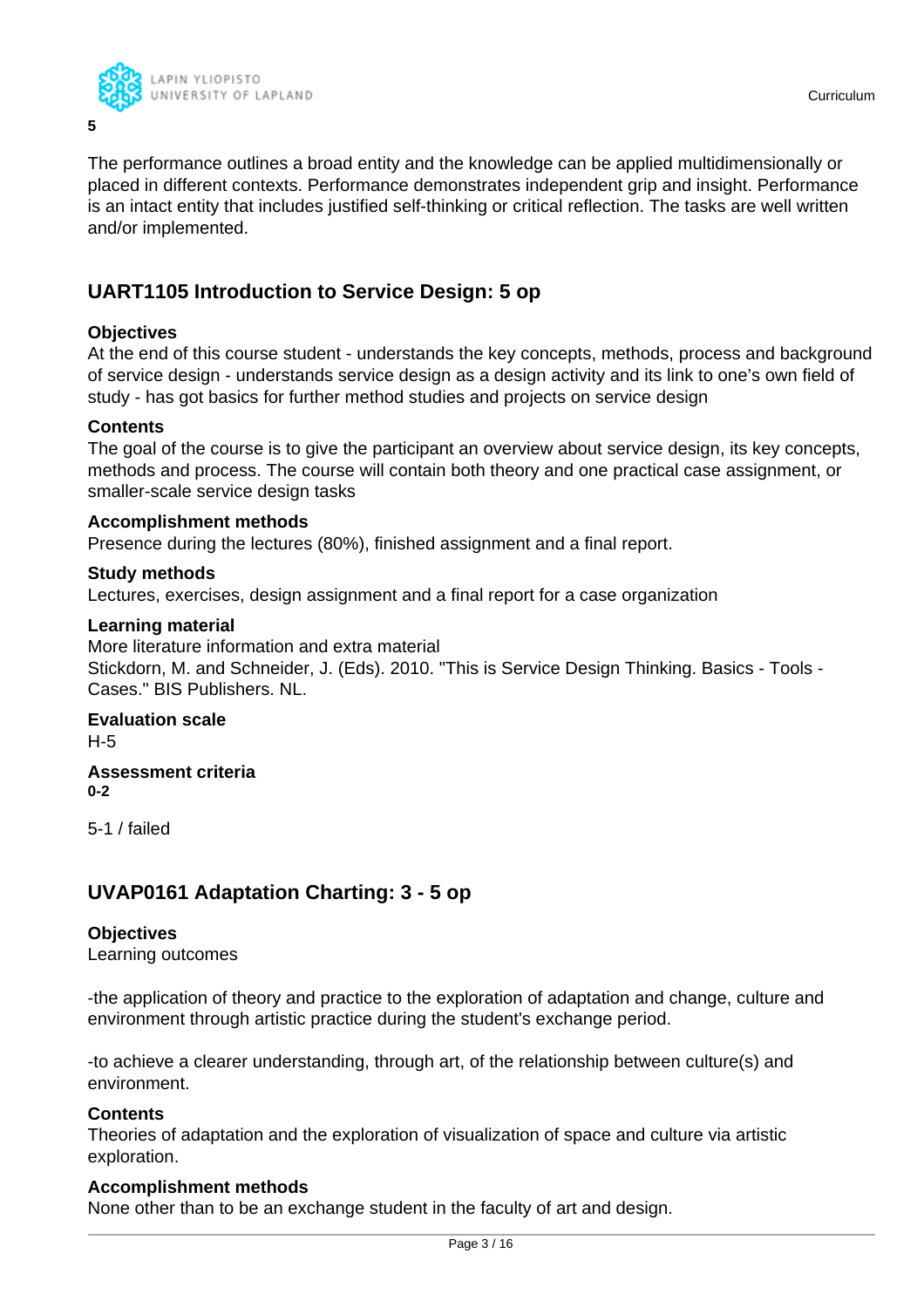

**Study methods** Seminar, field work and critique.

### **Further information**

Additional reading and other To $\hat{a}$  $\hat{b}$  assigned in class. $\hat{a} \in$ 

Evaluationâ€ Pass/failâ€

Timing Autumn and spring  $\hat{\mathbf{a}} \in \mathbb{R}$ 

Target groupâ€ Foreign exchange students to the faculty of art and design (BA, MA) $\hat{a} \in$ 

Tutorâ€<sup>-</sup> Michael Jacobsâ€

Language of instructionâ€ English

**Evaluation scale** Approved/Rejected

### **UYLE0228 Independent Photography Studies Seminar: 2 - 5 op**

### **Objectives**

Learning outcomes†â€ a€ †â€ â€

-the application of theory and practice to the exploration of adaptation and change, culture and environment through artistic practice during the student's exchange period. $a \in I$ -to achieve a clearer understanding, through art, of the relationship between culture(s) and environment.â€

### **Contents**

Theories of adaptation and the exploration of visualization of space and culture via artistic exploration.a<sup>€-</sup>a€

**Accomplishment methods** None other than to be an exchange student in the faculty of art and design.

### **Study methods**

Seminar, field work and critique. a€

### **Further information**

Additional reading and other materials  $\hat{\epsilon}$ To $\hat{a}$  $\hat{b}$ e assigned in class. $\hat{a} \in \hat{b}$ 

Timingâ€ Autumn and spring  $\hat{\mathbf{a}} \in \mathbb{R}$ 

Target groupâ€ Foreign exchange students to the faculty of art and design (BA, MA) $\hat{a} \in \hat{a}$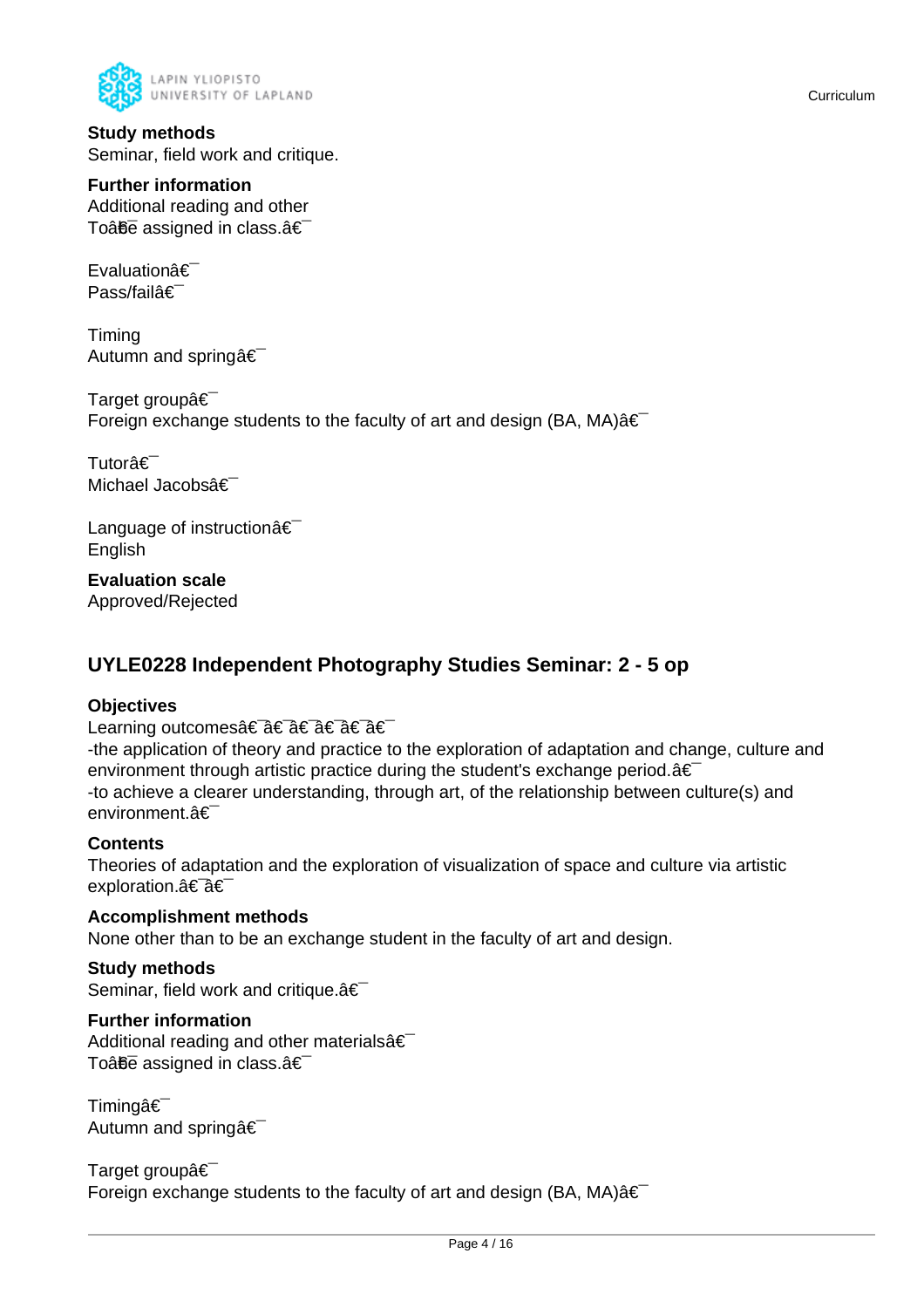

Tutorâ€<sup>-</sup> Michael Jacobsâ€

Language of instructionâ€ Englishâ€

### **Evaluation scale**

Approved/Rejected

### **MAAD1102 Introduction to Arctic Cultures: 5 op**

### **Objectives**

At the end of the course student is able to

- have basic understanding of the histories and experiences of the peoples of the Circumpolar North, and the development of northern cultures

- discuss and distinguish traditions and features of northern cultures and art

- describe cultural and artistic similarities and differences of northern peoples and cultures

### **Contents**

The aim of this introductory course is to give knowledge of Arctic Cultures and how arctic landscapes and people have been presented in visual arts.

### **Accomplishment methods**

Lectures and seminars 28 hours, independent work, a learning diary and a seminar on literature.

### **Further information**

Timing Autumn of first year Target group The student of Master's programme in Arctic Art & Design, exchange students (BA, MA) Tutors Maria Huhmarniemi and teaching and research staff of Arctic Centre and Faculty of Art and Design

### **Evaluation scale**

H-5

#### **Assessment criteria 0-2**

Participation in the course is very low. Performance is narrow, superficial, or poorly matched to assignment. The performance is limited to listing things in isolation, or dealing with things unilaterally. Execution may contain errors or ambiguities.

### **3-4**

Participation in the course is regular. Performance corresponds to assignment, demonstrates understanding and the ability to analyze and justify. Basic understanding of Arctic Cultures has been formed, but there may be shortcomings.

### **5**

Participation in the course is active. The performance outlines a broad entity and the knowledge of Arctic Cultures can be applied multidimensionally or placed in different contexts. Performance demonstrates independent grip and insight. Performance is an intact entity that includes justified self-thinking or critical reflection. The learning diary is well written or implemented.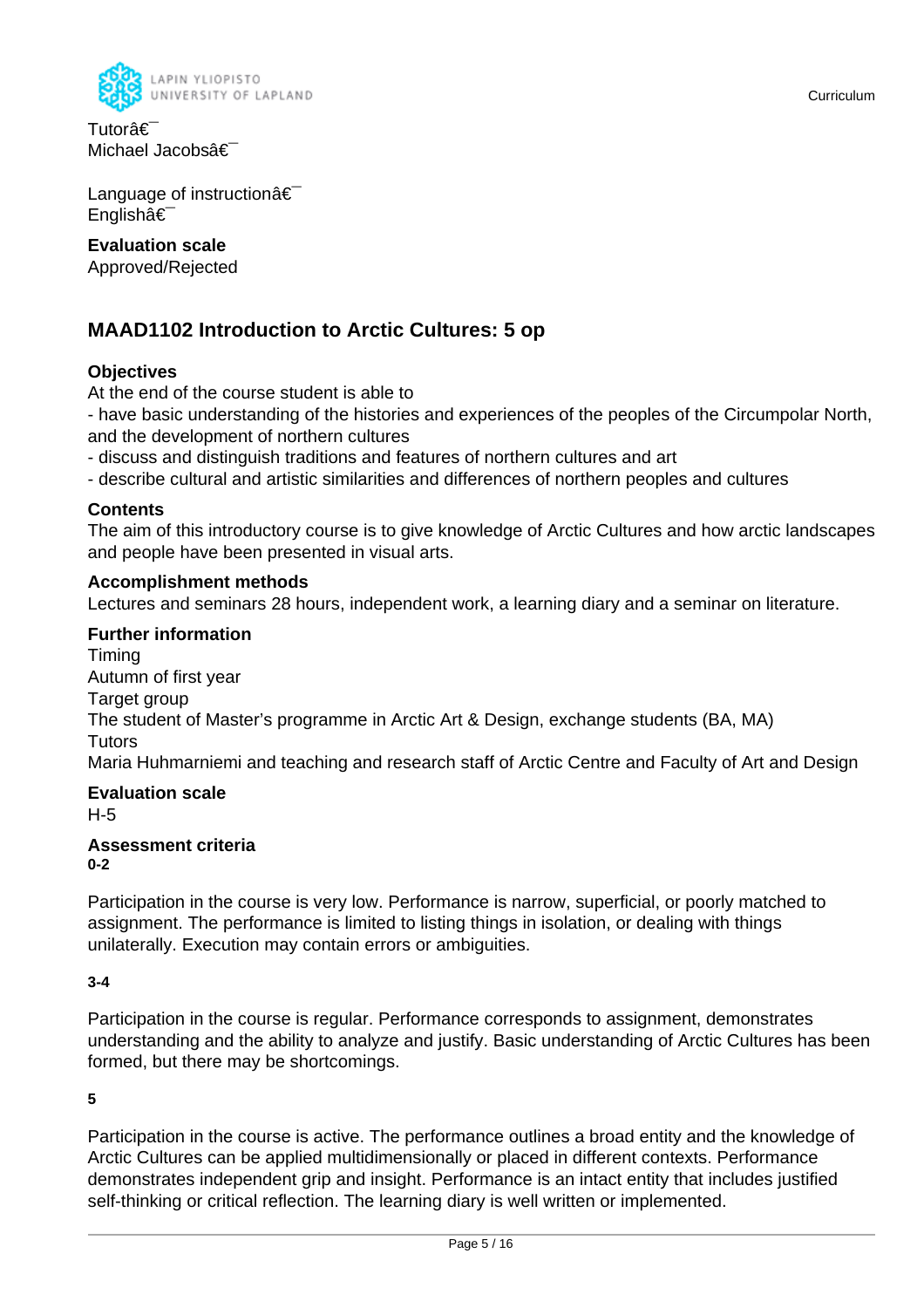

### **MAAD1103 Arctic Art, Design and Innovation: 5 op**

### **Objectives**

Students will be able to identify the main concepts and process related to thematic discussion and development processes in the arctic region. Students will learn how to use research and development strategies as well as methods and approaches based on art and creativity needed to solve extreme problems.

### **Contents**

The course will introduce the thematic discussions related to the research, development and innovation work related to arctic art and design. The course will introduce central concepts in the core of arctic art, design and innovation: design for social innovation, design thinking, wicked problems and applied visual art. The course will also introduce research processes and case studies on development work in the north. Arctic Art, Design and Innovation work can be applied into marginal contexts and help in generating radical innovation for both social and business contexts.

### **Study methods**

The course will be carried out through lectures and workshops 32 hours, and a seminar work, independent work.

### **Further information**

Timing Autumn of first year Target group MA and Doctoral students Tutor Satu Miettinen and Glen Coutts

### **Learning material**

Brown, T. (2008). Design Thinking. Harvard Business Review, June 2008, 84-92. Darso, L (2004) Artful Creation: learning-Tales of Arts-in-Business.

Jokela, T., Goutts, G. Huhmarniemi, M. and Härkönen, E. (Eds): COOL – Applied Visual Arts in the North.

Kolko,J.: Wicked Problems: Problems Worth Solving. https://www.wickedproblems.com/read.php Manzini, E.: Making Things Happen: Social Innovation and Design. Design Issues. Winter 2014, Vol. 30, No. 1

Tahkokallio, P.( Ed.): Arctic Design - Opening the Discussion. 2012 Jokela & Coutts: Relate North series 2014 – 2020

### **Evaluation scale**

H-5

#### **Assessment criteria 0-2**

Participation in the course is very low. Performance is narrow, superficial, or poorly matched to assignment. The performance is limited to listing things in isolation, or dealing with things unilaterally. Execution may contain errors or ambiguities.

### **3-4**

Participation in the course is regular. Performance corresponds to assignment, demonstrates understanding and the ability to analyze and justify. The main concepts and approaches of arctic art, design and innovation have been formed, but there may be shortcomings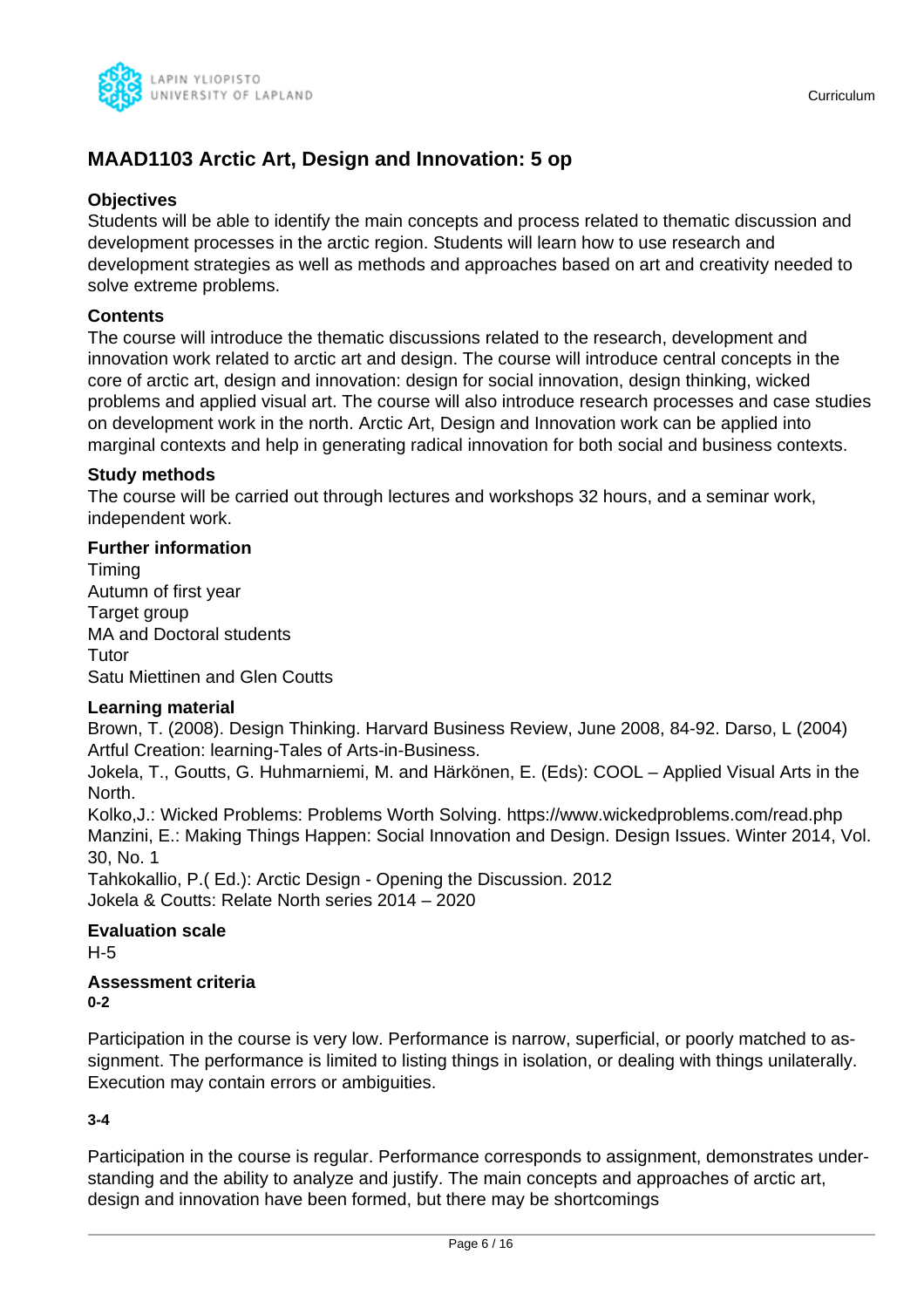

Participation in the course is active. The performance outlines a broad entity and the knowledge of arctic art, design and innovation can be applied multidimensionally or placed in different contexts. Performance demonstrates independent grip and insight. Performance is an intact entity that includes justified self-thinking or critical reflection. The course tasks are well implemented.

### **UART1101 Fine Art Excursion in Lapland: 5 op**

### **Objectives**

**5**

At the end of this course student is able to- have an orientation to culture, landscape and environment in the Lappish north through photography, painting and regional cultural history

### **Contents**

Introduction to photography, painting and culture of the Lappish landscape. The North presented via art of photography and painting, a cultural overview of the North in art and history.

### **Accomplishment methods**

Participation and critique, diary based on experiences in the course, 6-8 pages.

### **Study methods**

Lectures, practice, critique.

### **Further information**

Additional information

Min. 6 students, max. 10 students. Students are required to pay for the travel, accommodation and subsistence costs (app. 150-200 eur) themselves.There will be lectures about basic photographic theory and practice. For painting only requirements are to bring the proper materials along. All students willing to attend need to REGISTER to michael.jacobs@ulapland.fi as soon as possible.

### **Prerequisites**

A basic knowledge of photography.

### **Evaluation scale**

Approved/Rejected

### **UMUO4005 Arts-Based and Community-Based Participatory Research Approaches: 3 op**

### **Objectives**

Student will be able to use and combine arts-based and community-based methods and practice as research in the arts to his/her thesis and understands a specific nature of such methods in the field of academic research.

### **Contents**

Introduction to a variety of arts-based and community-based research approaches of art education, applied visual arts and design.

### **Accomplishment methods**

Active participation to the lectures, successful completion of assignments

### **Study methods**

Lectures 24 hours, exercises and independent work 46 hours.

### **Further information**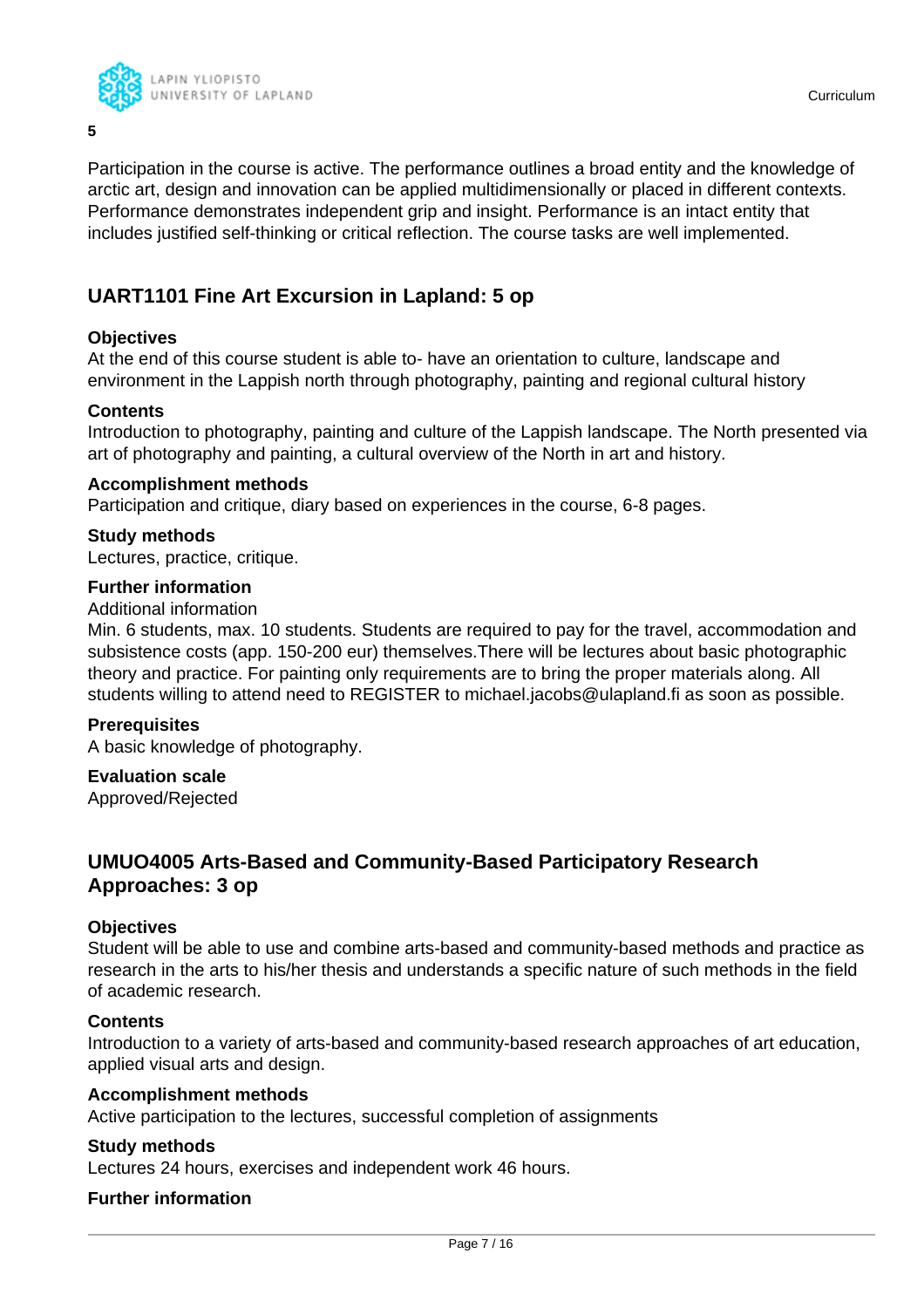

Timing Autumn of first year Master's studies

**Tutor** Maria Huhmarniemi, Satu Miettinen and Timo Jokela

### **Learning material**

Leavy, Patricia: Research Design, 2017 Leavy, Patricia: Method Meets Art. Arts-Based Research Practice, 2009 Barone, Tom & Eisner, Elliot (2012) Arts based research Cahnmann-Taylor, Melisa & Siegesmund, Richard (eds.): Arts-based research in education: Foundations for practice. 2008. Shared articles

**Evaluation scale** H-5

**Assessment criteria 0-2**

Participation in the course is very low. Performance is narrow, superficial, or poorly matched to assignment. The performance is limited to listing things of arts-based and community-based research strategies and methods in isolation, or dealing with things unilaterally. Execution may contain errors or ambiguities.

### **3-4**

Participation in the course is regular. Performance corresponds to assignment, demonstrates understanding and the ability to analyze and justify. The whole picture of arts-based and community-based research strategies has been formed, but there may be shortcomings.

### **5**

Participation in the course is active. The performance outlines a broad entity and the knowledge of arts-based and community-based research strategies and methods can be applied multidimensionally or placed in different contexts. Performance demonstrates independent grip and insight. Performance is an intact entity that includes justified self-thinking or critical reflection. The essay is well written.

### **Open for Audiovisual Media Culture Exchange Students in Autumn period:: 1 - 40 op**

### **AAVM0306 Advanced Artistic Production: 5 - 10 op**

### **Objectives**

After the execution of the course the student will be able to independently plan and complete a demanding artistic or productive project and thus masters the artistic expression or the tasks of production in some area of the artistic production. Instead of the individual working it is possible that the student will hold a responsible artistic role in some (AV) production. The student can present and evaluate different stages of the production and see her /his own action as a part of the artistic tradition.

### **Contents**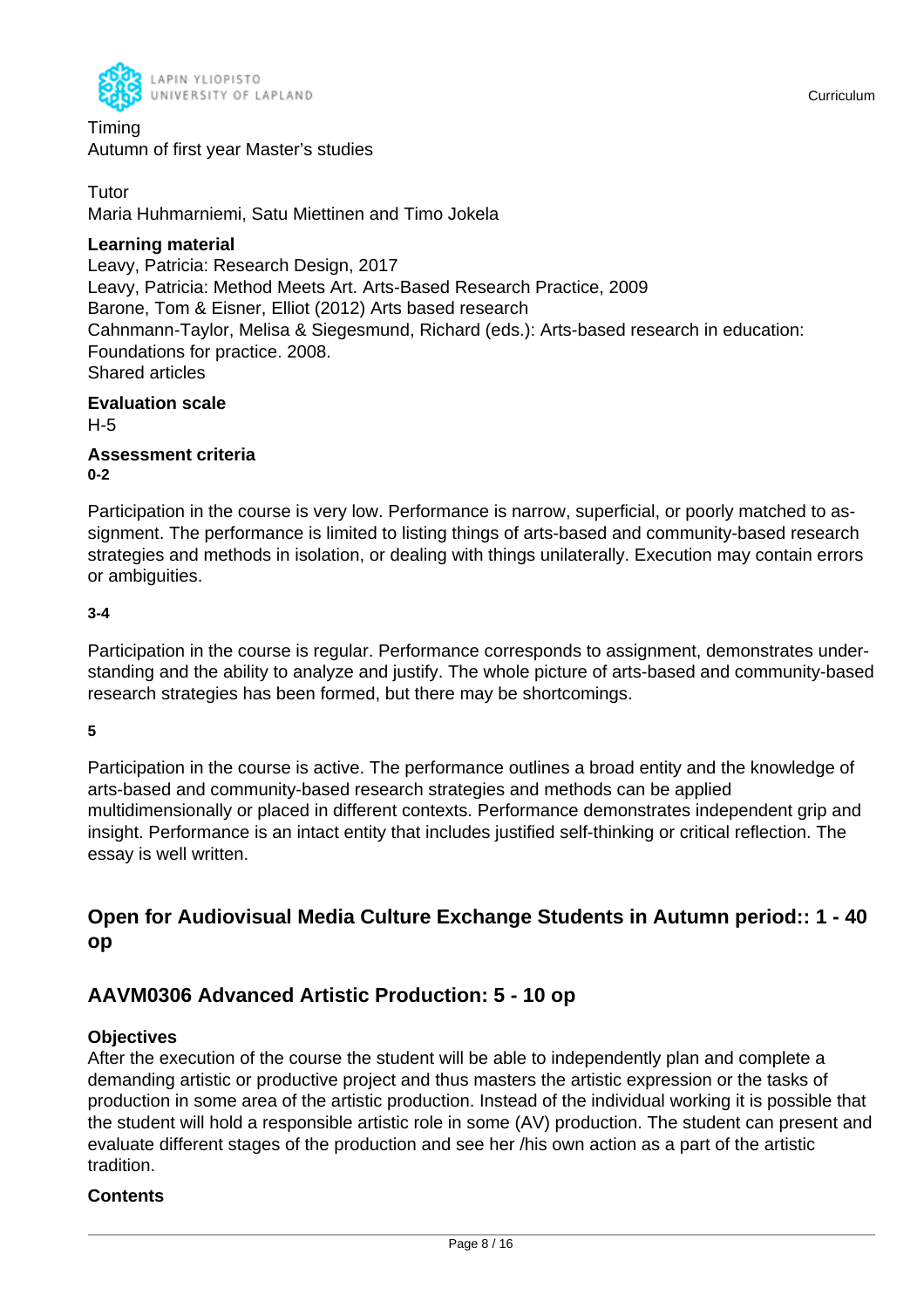

Seminars, assignments, reports, group feedback, independent working, the dialog of artistic production in the making of master's thesis.

### **Study methods**

For the exchange students attending only during the autumn term gives 5 cr: seminars 24 hours. Independent work 111 h.

Also for the exchange students attendance on both autumn and spring terms gives 10 cr: seminars 48 h, independent work 222 h. However, it is not possible to attend plainly on the spring term.

### **Further information**

For exchange student who possesses basic skills on audiovisual production (video, multimedia) attending is possible during the autumn term. See toteutustavat / completion above.

### **Learning material**

The reading will be agreed spesifically with the responsible teacher.

### **Evaluation scale** Approved/Rejected

**Assessment criteria 0-2**

Pass / fail

### **Pass / fail**

### FAILED

The performance is very weak or incorrect or includes big misunderstanding. The given task, production, project or work has not been completed. The amount of absence is big. The attendance on the work / making (task, production, project, product) and other activeness are weak or missing.

### PASSED

The performance equals the task, shows understanding and ability to analyse and justify. There is a complete image but it may have some faults. The performance or completed work, production, project or work is well or excellently made, documented, reported, written or otherwise completed. The attendance on the work / making (task, production, project, product, work) and other activeness actualizes fine and produces a good or excellent conclusion.

### **AAVM1207 AV-Production Workshop: 5 op**

### **Objectives**

At the end of this course a student

- identify the different areas of AV production and their requirements in design and implementation

- is able to act as a member of a responsible production group in the AV production group

- is able to apply own expressive or production skills to the design and / or implementation of the **Product** 

### **Contents**

Participation in external or university AV production. Self-productive artistic or production work independently or in a production group.

### **Accomplishment methods**

Production report, participation to AV production, documenting, presenting and evaluating.

### **Study methods**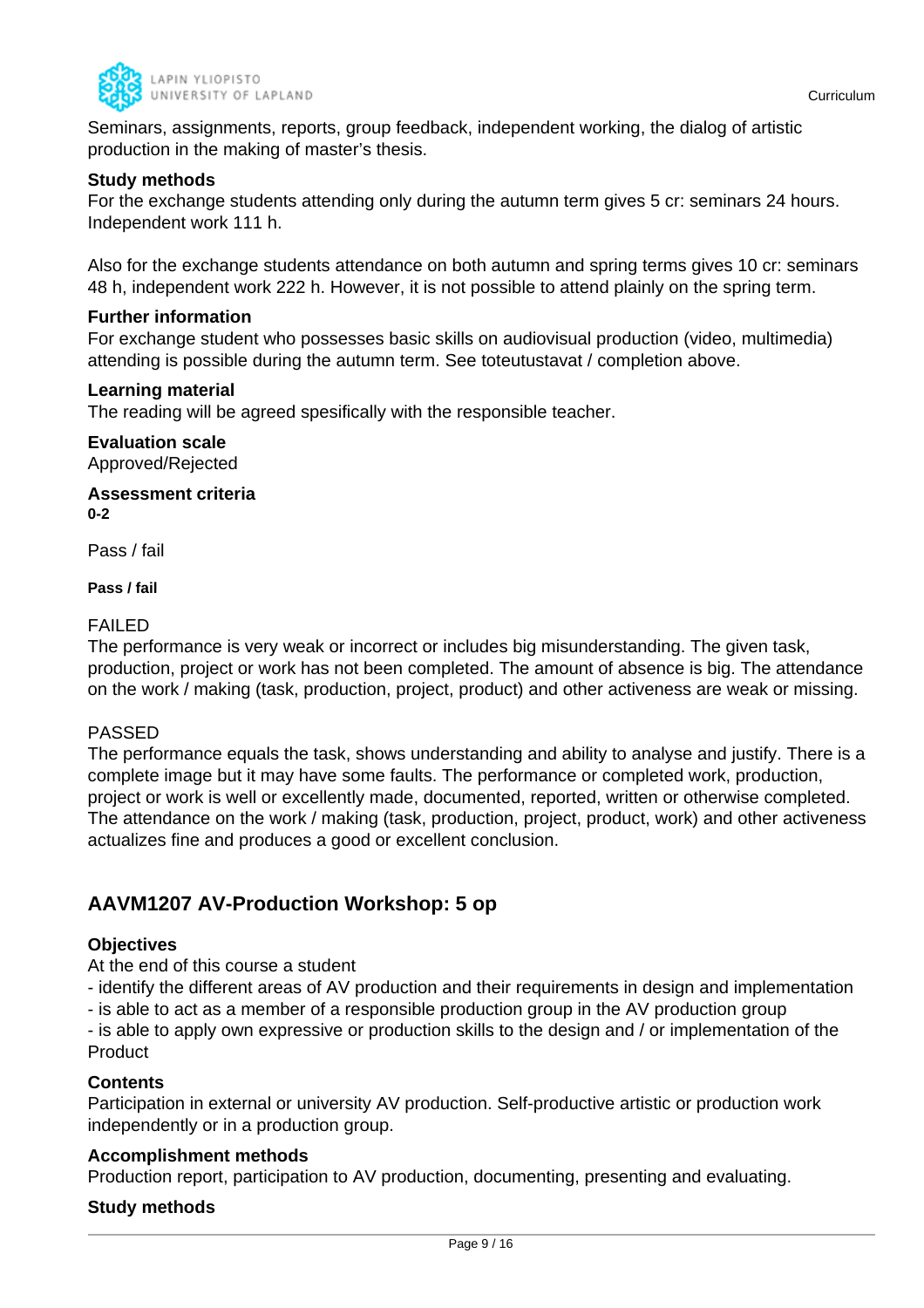

Planning sessions and meetings in different working stages 35 h. Productive working within some role in AV production, production report, record / documentary about the production, independent 100 h.

### **Further information**

Autumn - spring 3. study year compulsory

#### **Evaluation scale** H-5

**Assessment criteria 0-2**

5-1 / failed

### **AAVM1104 Multimedia Expression: 3 op**

### **Objectives**

The student understands and recognises various historical current in the field of creative media expression: technological developments, innovations in expressive methods, influences to and from the art world and media science. The student develops a deeper understanding in a filed of one's own interest and understands the basic concepts of creative programming and technology.

### **Contents**

The course is theoretical dip through various methods, keywords, historical events and people related to multi- / new / digital media art. This gives background to reflections on the rapidly changing technology and its effect in everyday life. Various past, present and future issues and themes are presented and discussed in class.

### **Accomplishment methods**

Attendance to lectures, completed excerices and final work.

### **Study methods**

Lectures 28 hours, independent work: e.g discussion, online diary, small exercises, final work 53 h.

**Further information** Fall

**Learning material** Distributed in class

**Prerequisites** Applicable to all interested.

**Evaluation scale** H-5

### **Assessment criteria 0-2**

Fail: The performance is very incomplete or incorrect, or contains significant misunderstandings.

1-2: Performance is narrow, superficial, or poorly matched to assignment. The performance is limited to listing things in isolation, or dealing with things unilaterally. Execution may contain errors or ambiguities. References not in academic style or context.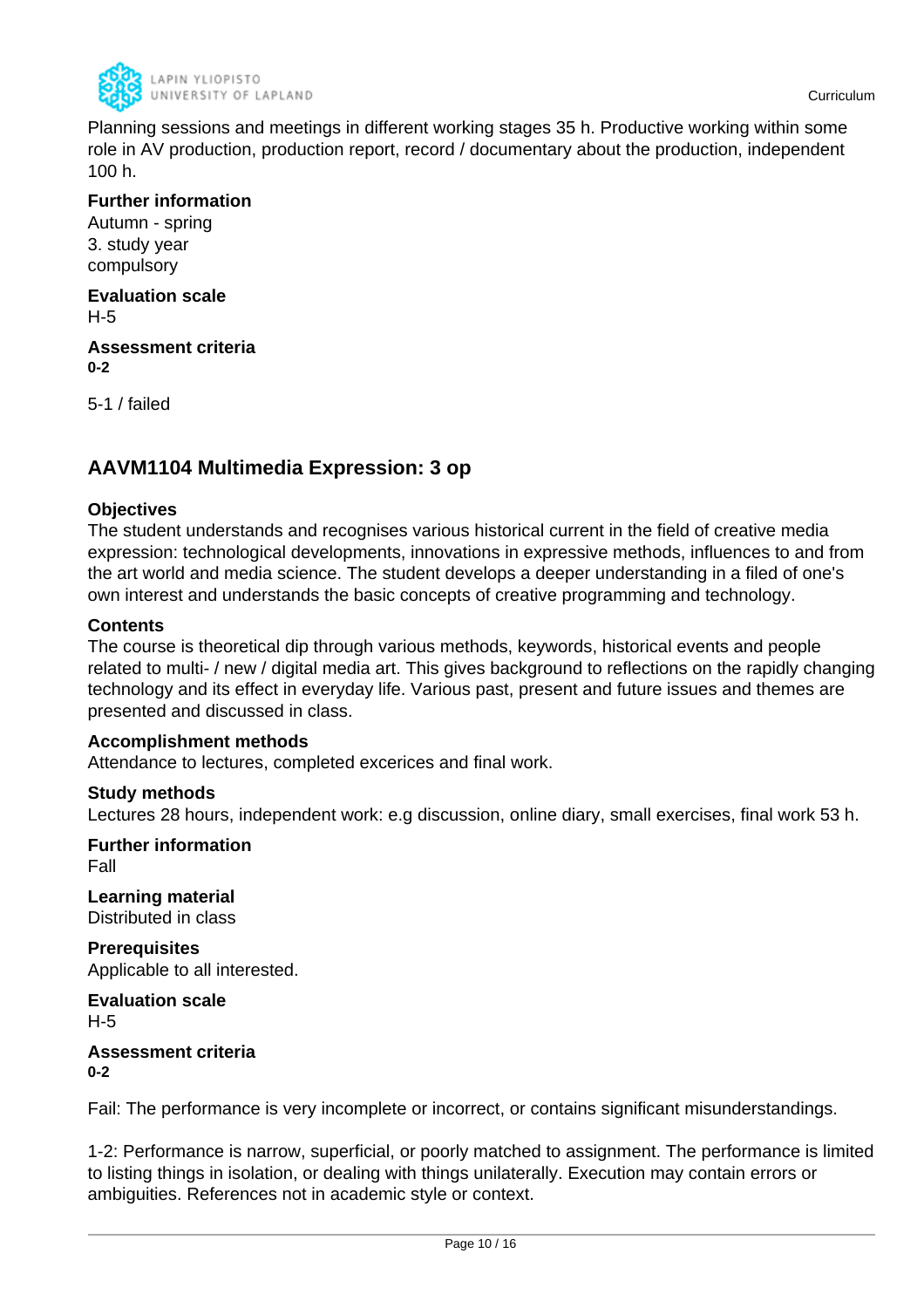

Performance corresponds to assignment, demonstrates understanding and the ability to analyze and justify. The whole picture has been formed, but there may be shortcomings. References done in academic style.

**5**

The performance outlines a broad entity and the knowledge can be applied multidimensionally or placed in different contexts. Performance demonstrates independent grip and insight. Performance is an intact entity that includes justified self-thinking or critical reflection. The final work is inspiring and well implemented. Academic referencing impeccable.

### **AAVM1304 Simulation Culture: 5 op**

### **Objectives**

Student- is able to name productive and cultural influences of simulation culture and spectacle.- can describe the integral artistic and historical contexts of simulation, including physical components, representation protocols, governing principles and cognitive interests of simulation culture and the modern spectacle, including games.

### **Contents**

General view over simulation culture as a historical phenomenon. Simulation, modern spectacle and the magic circle.

### **Accomplishment methods**

Lectures, literature and essay.

### **Study methods**

Lectures, demonstrations and discussions 18h, literature. Independent work 117h.

### **Further information**

Autumn 4. year **Optional** 

**Evaluation scale** H-5

**Assessment criteria 0-2**

5-1 / failed

### **AAUD0104 Interaction Design: 10 op**

### **Objectives**

At the end of this course a student

- understand the principles of interaction design

- is able to utilize various technologies related to user testing, prototyping, interface design and information design

### **Contents**

Interaction Design deals designing something which is between humans and machines. This course discusses interaction design on a broad level, not only graphical user interfaces. Group work is done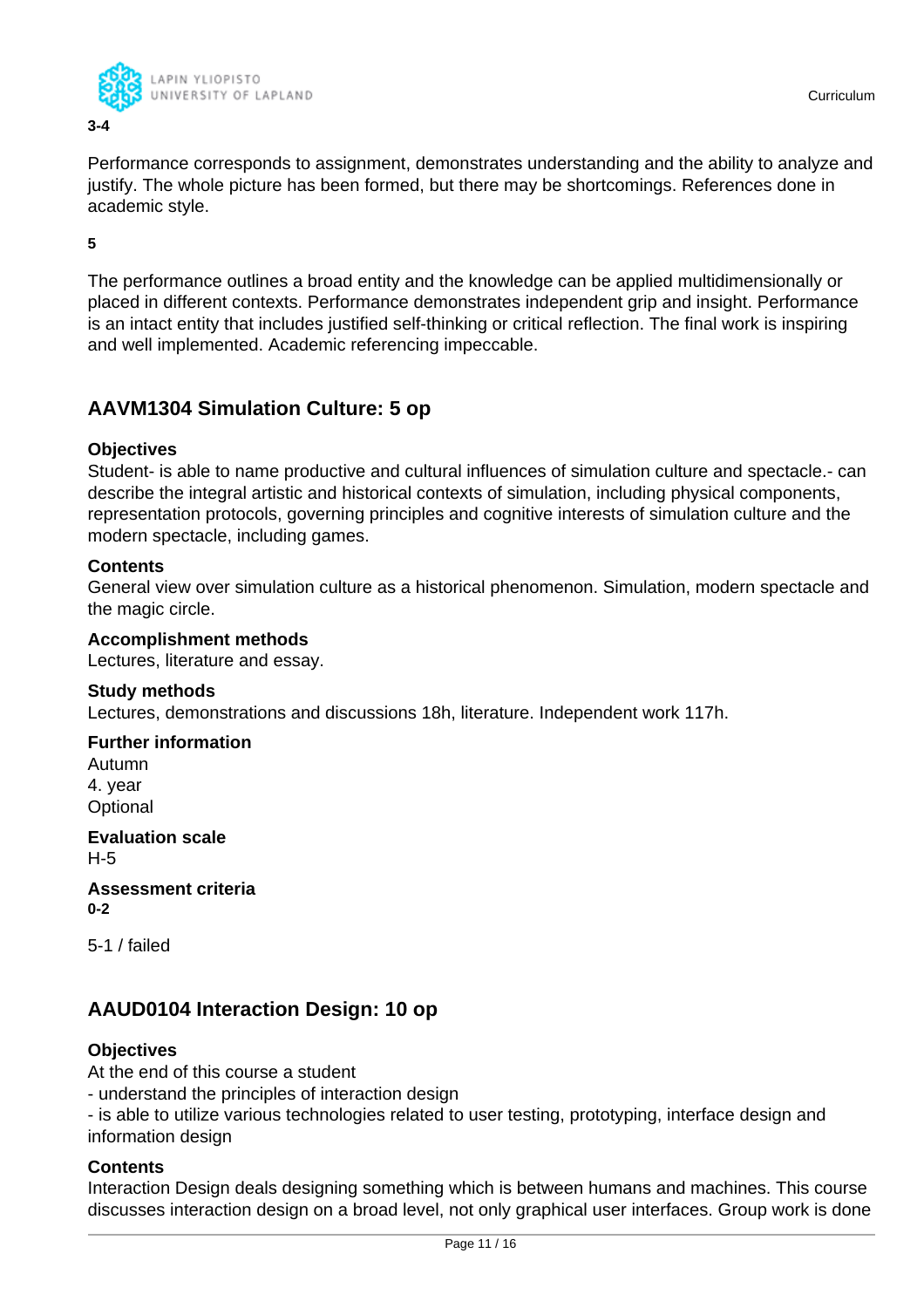

in various fields: e.g physical interaction, touch-screen technology, AR, VR and XR, sensor-based computing. Examples of user-centered design and usability principles and usability testing methods are presented. The course is taught together with the Industrial Design and their advanced production / Interaction Design -course.

### **Accomplishment methods**

Attendance to lectures, excercises in class and at home, lecture diary and participation to group works.

### **Study methods**

Lectures, exercises, demos, group work and presentations. Lectures and work during the class 55 hours, individual work 80 hours.

### **Further information**

Fall

### **Learning material**

Bill Moggridge: Designing Interactions More information about literature during the class

#### **Prerequisites**

Basic understanding of the design field and design tools

**Evaluation scale**

H-5

### **Assessment criteria 0-2**

Fail: The performance is very incomplete or incorrect, or contains significant misunderstandings.

1-2: Performance is narrow, superficial, or poorly matched to assignment. The performance is limited to listing things in isolation, or dealing with things unilaterally. Execution may contain errors or ambiguities.

### **3-4**

Performance corresponds to assignment, demonstrates understanding and the ability to analyze and justify. The whole picture has been formed, but there may be shortcomings.

**5**

The performance outlines a broad entity and the knowledge can be applied multidimensionally or placed in different contexts. Performance demonstrates independent grip and insight. Performance is an intact entity that includes justified self-thinking or critical reflection. The answer is well written or implemented.

### **AAUD0223 Spatial and Interactive Moving Image: 5 op**

### **Objectives**

After the course the student knows how to:

- produce moving image to spatial contexts
- manipulate moving image in real time
- produce video material for performative art productions: theatre, dance, music
- apply basics of interactivity with moving image
- pruduce and publish interactive media for different platforms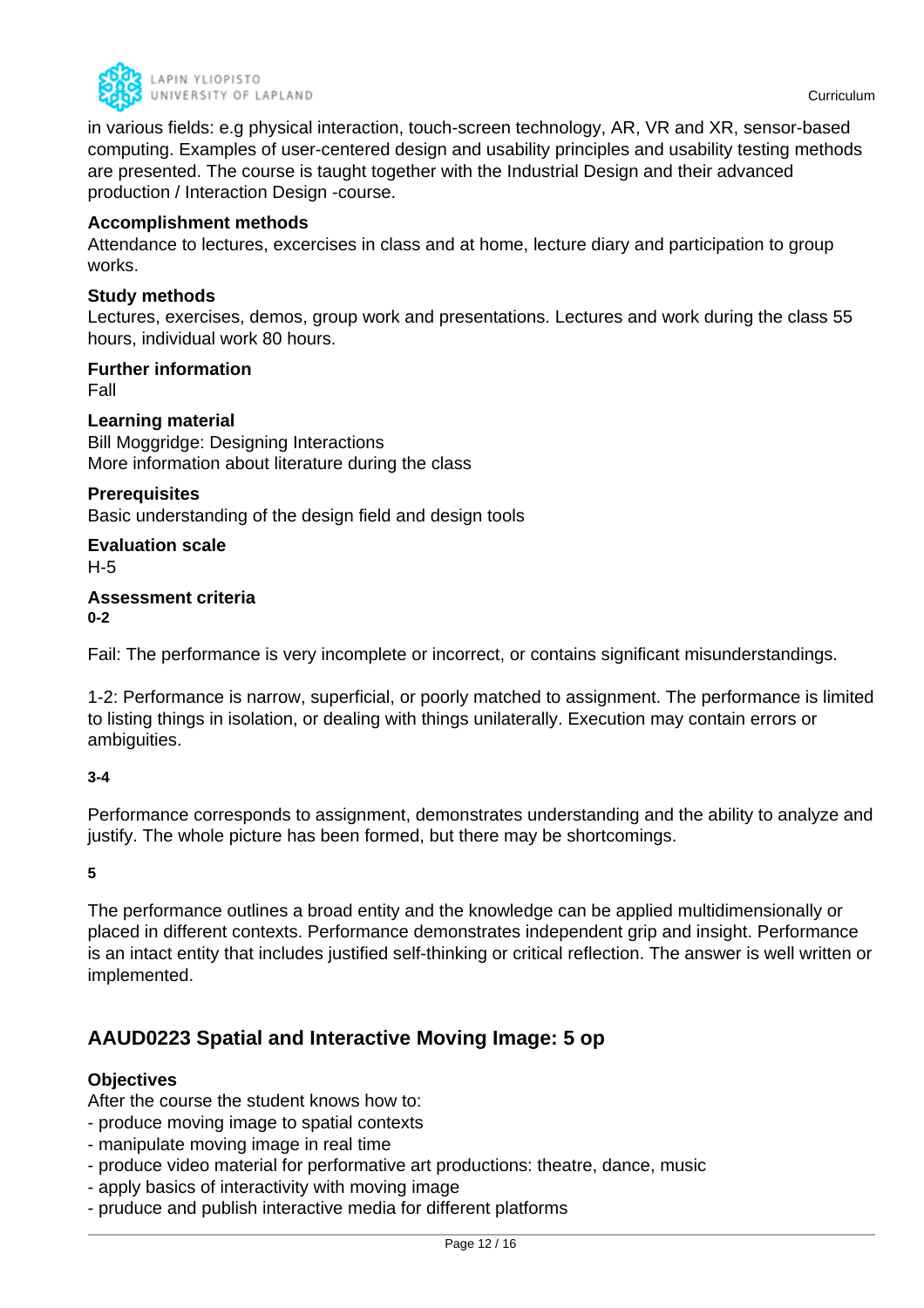

- analyse the relationship between moving image and space

### **Contents**

Projection (mapping), real-time produced and manipulated moving image, interactive narration and moving image, motion capture, image recognition, 360° photo and video, VR- and AR- technologies

### **Accomplishment methods**

Lectures, exercises, essay and independent work.

### **Study methods**

Lectures, exercises 55 hours. Independent work 80 hours.

## **Further information**

Fall

**Learning material** Announced during the course

**Prerequisites** Basic media tools: video, sound and image editing

**Evaluation scale**

H-5

#### **Assessment criteria 0-2**

0: The performance is very incomplete or incorrect, or contains significant misunderstandings.

1-2: Performance is narrow, superficial, or poorly matched to assignment. The performance is limited to listing things in isolation, or dealing with things unilaterally. Execution may contain errors or ambiguities.

### **3-4**

Performance corresponds to assignment, demonstrates understanding and the ability to analyze and justify. The whole picture has been formed, but there may be shortcomings.

**5**

The performance outlines a broad entity and the knowledge can be applied multidimensionally or placed in different contexts. Performance demonstrates independent grip and insight. Performance is an intact entity that includes justified self-thinking or critical reflection.

### **AAUD0405 Experimental workshop: 3 op**

### **Objectives**

After the course the student knows how to:

- find new ways for personal media expression
- recognise and try out contemporary trends in media art
- utilise new techniques and technologies in personal art work

### **Contents**

The course is organised irregularly, when reseources permit and meet a demand.

### **Accomplishment methods**

Presenting workshop results in visual and / or textual format. Agreed with the course teachers and responsible staff members.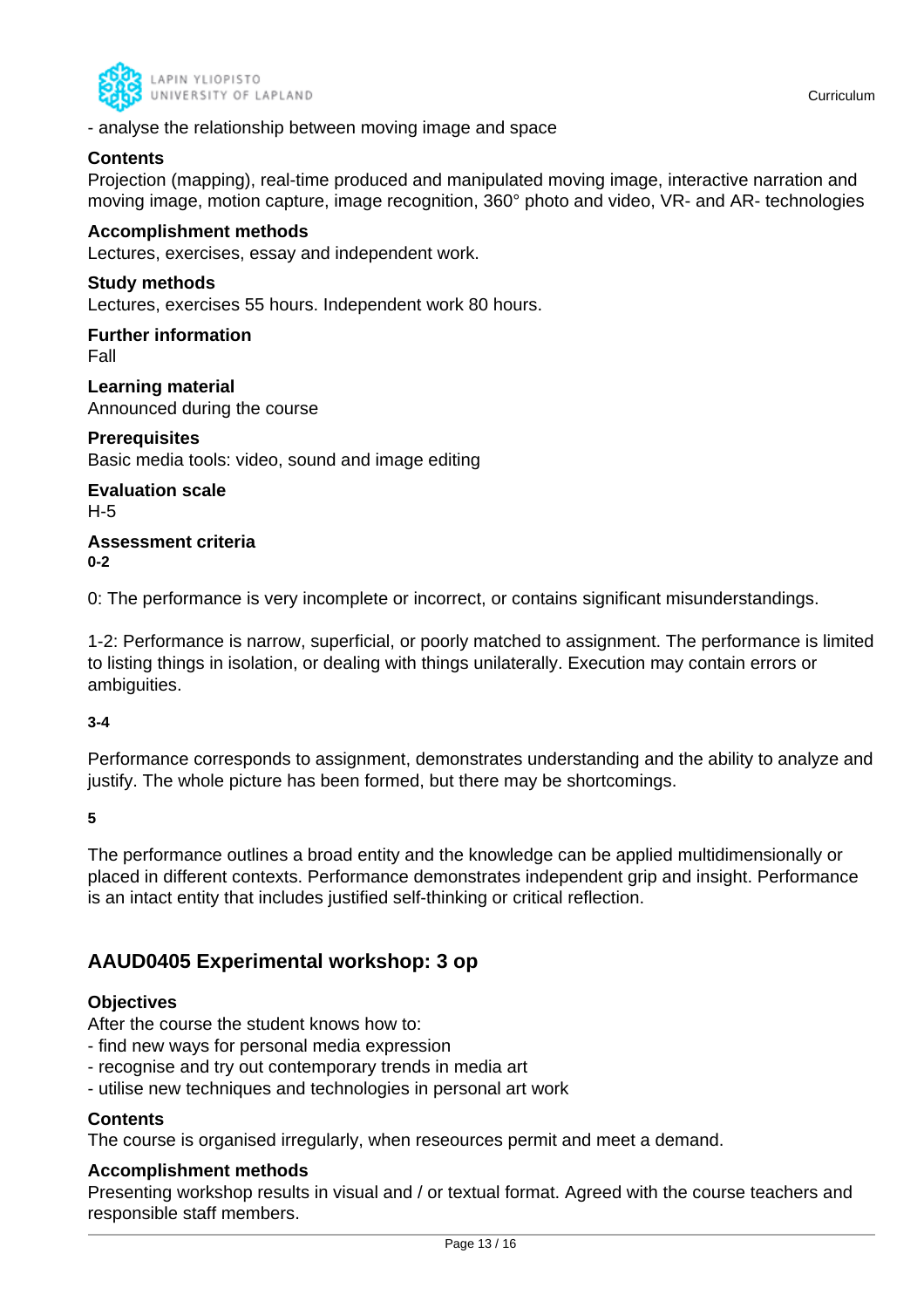

### **Study methods**

Working method varies from course to course, agreed with the teacher and staff. Typically 36 hours lecturing / excercises plus individual work 45 hours.

### **Further information**

May not be available every semester / Sometimes only a limited number of students are accepted.

**Learning material** Tbd during class

**Evaluation scale** Approved/Rejected **Pass / fail**

Fail:

The performance is very incomplete or incorrect, or contains significant misunderstandings.

### Accepted:

Performance corresponds to assignment, demonstrates understanding and the ability to analyze and justify. The whole picture has been formed.

### **AAUD0407 : 5 op**

### **Further information**

May not be available every semester/a limited number of students are accepted

### **AAVM1103 Moving Image: 4 op**

### **Objectives**

At the end of the course the student is able to- recognize the basics of stylistic elements of moving image: Mise-en-scene, shooting, sound and editing and narration strategies- recognize the differences between fiction, documentary and video as works of art and to notify the different approaches in the making of art - know how to use the video camera and how to make sound recording

### **Contents**

The narration and style of moving image, genres and the basics of video techniques: shooting, sound, lightning and editing

### **Accomplishment methods**

Active participation to the lectures; essays and guided exercises and successful completion of task

### **Study methods**

lectures and guided exercises 48h.Independent work 60h.

### **Further information**

Additional information May not be available every semester/a limited number of students are accepted

**Evaluation scale** H-5

**Assessment criteria 0-2**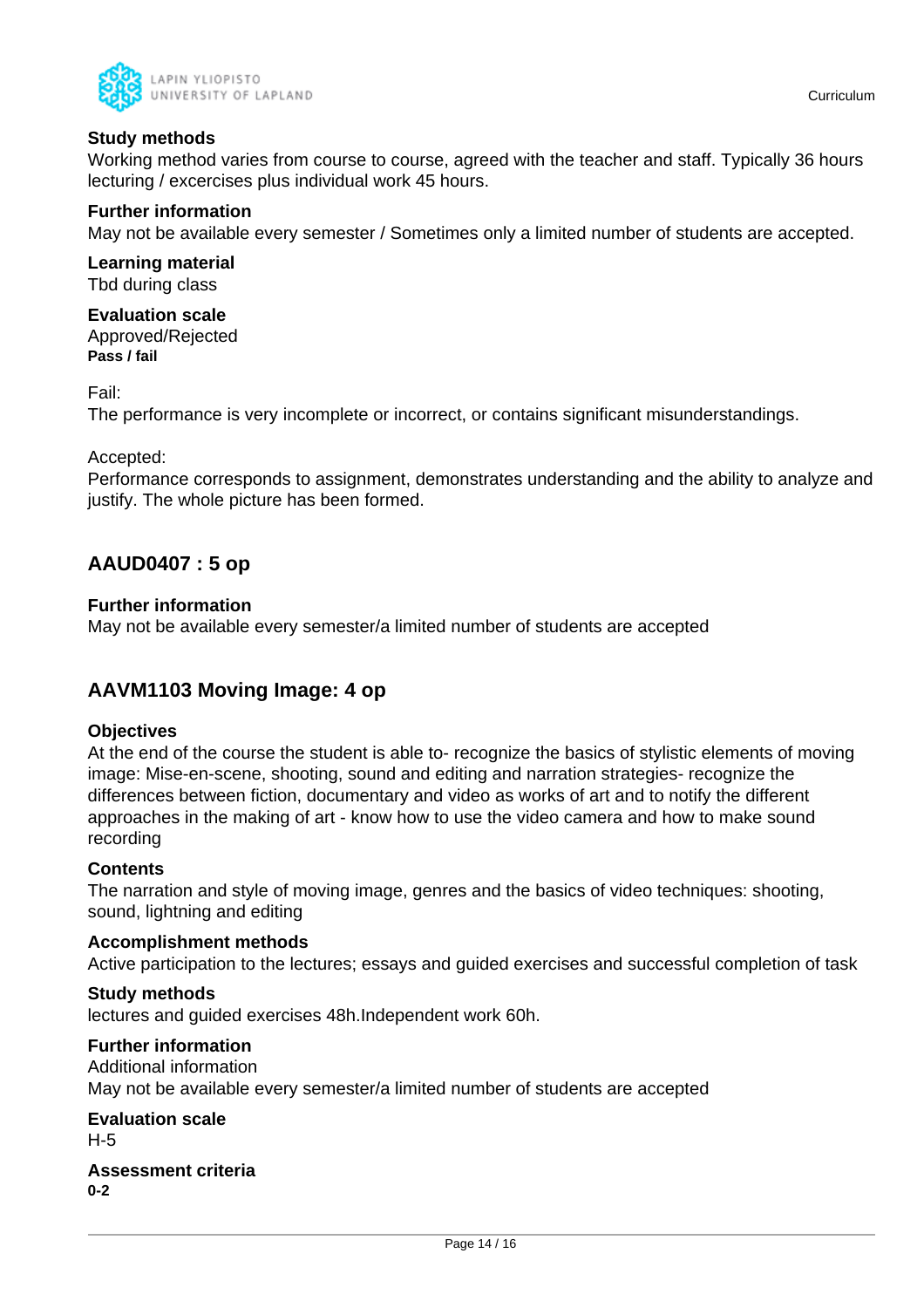

### **AAUD0504 Animation Workshop: 3 op**

### **Objectives**

After the course the student knows:

- How to use different types of animation tools, techniques and material
- Basics of animation history and important animated features and animators

- How to produce basic stop-motion animation using devices such as mobile phones or digital SLR cameras

- How drawn animation is created and still images turned to moving images
- the basic principles of human movement in animation
- How to create basic animations for websites, movies or games

### **Contents**

Traditions in animated films. Expression possibilities of animation. Basic animation principles. Animation in theory and practice. Stop-motion and 2D animation is at focus, and basics of animation expression, such as rhythm, movement, expression, framing.

### **Accomplishment methods**

Lectures, examples, small (2D) animation excercises using various methods, final work with individually selected technique

### **Study methods**

Lectures, excercises 36 hours, individual work 45 hours.

### **Further information**

Spring term. A limited number of students are accepted

### **Learning material**

Announced during class.

### **Evaluation scale**

H-5

#### **Assessment criteria 0-2**

Fail:

The performance is very incomplete or incorrect, or contains significant misunderstandings.  $1 - 2$ 

Performance is narrow, superficial, or poorly matched to assignment. The performance is limited to listing things in isolation, or dealing with things unilaterally. Execution may contain errors or ambiguities.

### **3-4**

Performance corresponds to assignment, demonstrates understanding and the ability to analyze and justify. The whole picture has been formed, but there may be shortcomings.

**5**

The performance outlines a broad entity and the knowledge can be applied multidimensionally or placed in different contexts. Performance demonstrates independent grip and insight. Performance is an intact entity that includes justified self-thinking or critical reflection. The answer is well written or